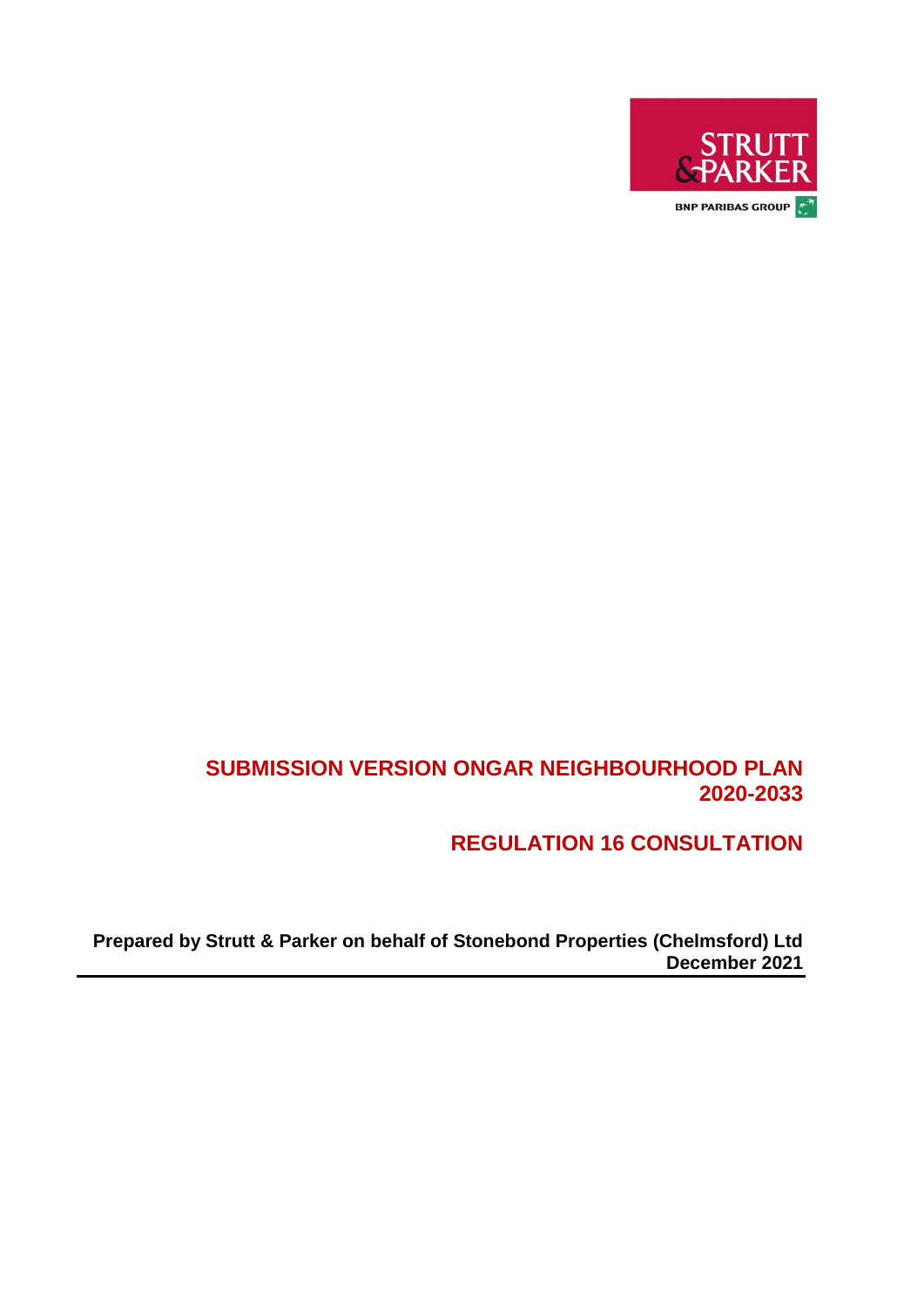| Site Name:          | ONG R6 Land between Stanford Rivers<br>Road and Brentwood Road                                 |
|---------------------|------------------------------------------------------------------------------------------------|
| <b>Client Name:</b> | Stonebond Properties (Chelmsford) Ltd                                                          |
| Type of Report:     | Regulation 16 Consultation representations, 11 <sup>th</sup><br>November to 23rd December 2021 |
| Prepared by:        | Sav Patel (Strutt & Parker)                                                                    |
| Checked by:         | Sean Marten (Stonebond Properties)                                                             |
| Date:               | December 2021                                                                                  |

**COPYRIGHT © STRUTT & PARKER. This publication is the sole property of Strutt & Parker and must not be copied, reproduced or transmitted in any form or by any means, either in whole or in part, without the prior written consent of Strutt & Parker. Strutt & Parker does not accept any liability in negligence or otherwise for any loss or damage suffered by any party resulting from reliance on this publication.**

Strutt & Parker, 66 – 68 Hills Road, Cambridge, Cambs. CB2 1LA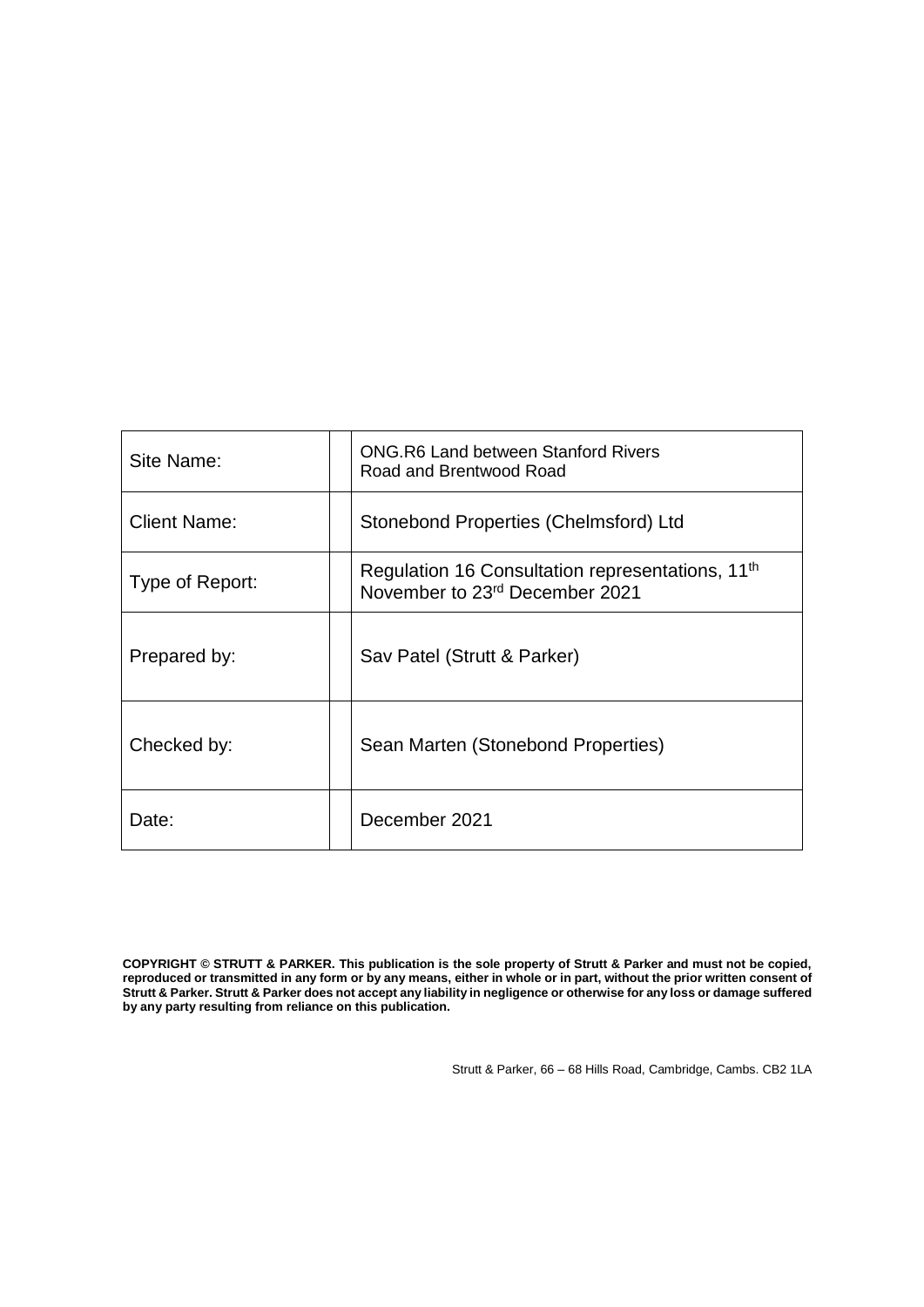# **CONTENTS**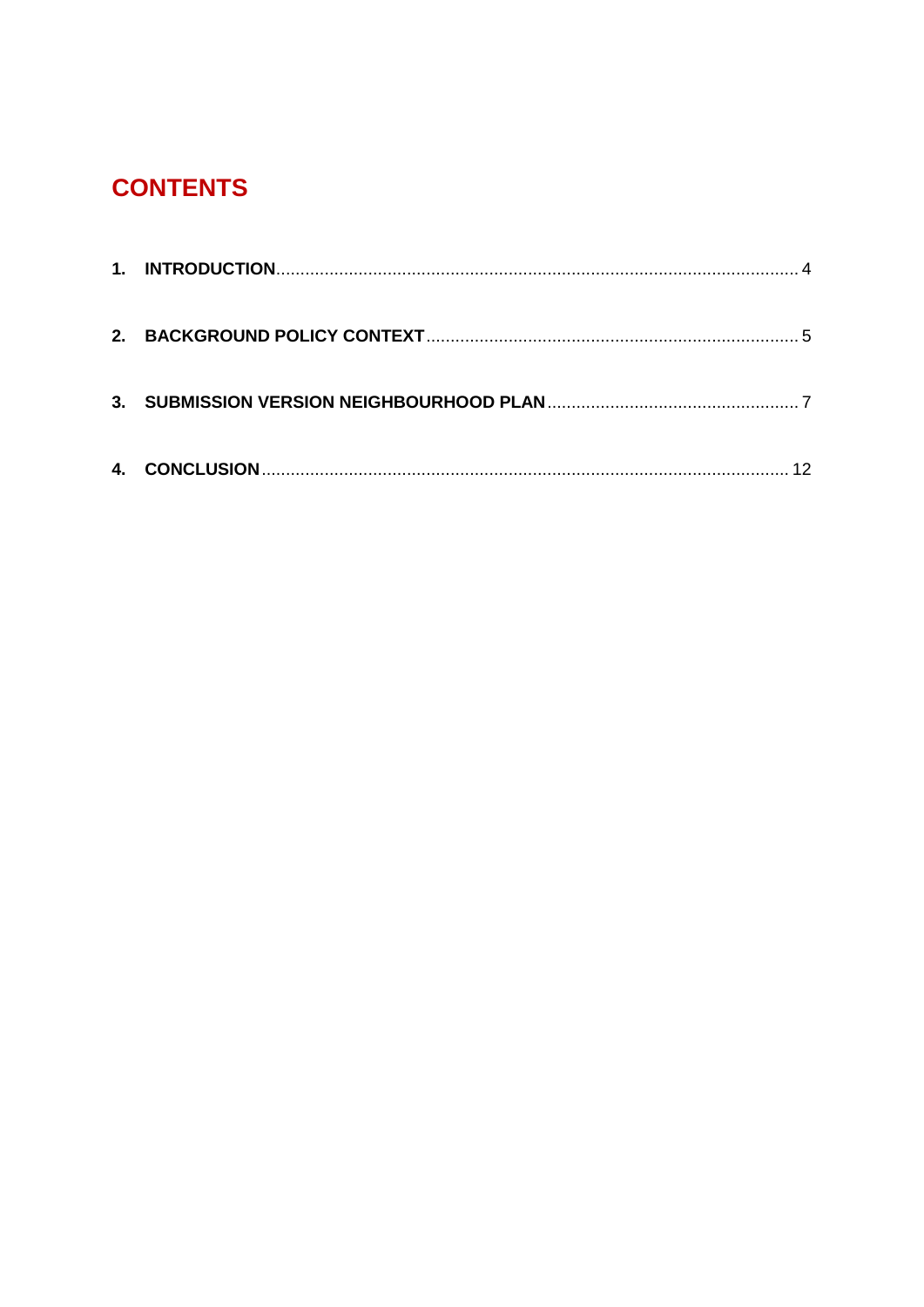### <span id="page-3-0"></span>**1. INTRODUCTION**

- 1.1 This representation has been prepared on behalf of our client, Stonebond Properties (Chelmsford) Ltd ('Stonebond Properties'), in response to Regulation 16 consultation of the Submission Version of the Ongar Neighbourhood Plan 2020-2033 dated August 2021 ('ONP'), which has been formally submitted to Epping Forest District Council. The consultation invites comments on the ONP and specifically on whether the plan proposals fulfil the 'basis conditions' as required by paragraph 8 (1) (a) (2) of Schedule 4B to the Town and Country Planning Act 1990 (inserted by the Localism Act 2011).
- 1.2 This representation focuses on the wording of some of the proposed policies in the plan to ensure they are clear and in respect of the delivery of allocation site ONG.R6, which is a proposed housing allocation in the emerging Epping Forest District Local Plan. The site allocation is identified on the Policy Map of the ONP but there is no specific policy for this housing allocation.
- 1.3 Stonebond Properties welcomes the ONP and would like to acknowledge all the hard work and effort that the Ongar Town Council and Ongar Neighbourhood Plan Community Group and the local community have put into producing the ONP and the accompanying supporting documents.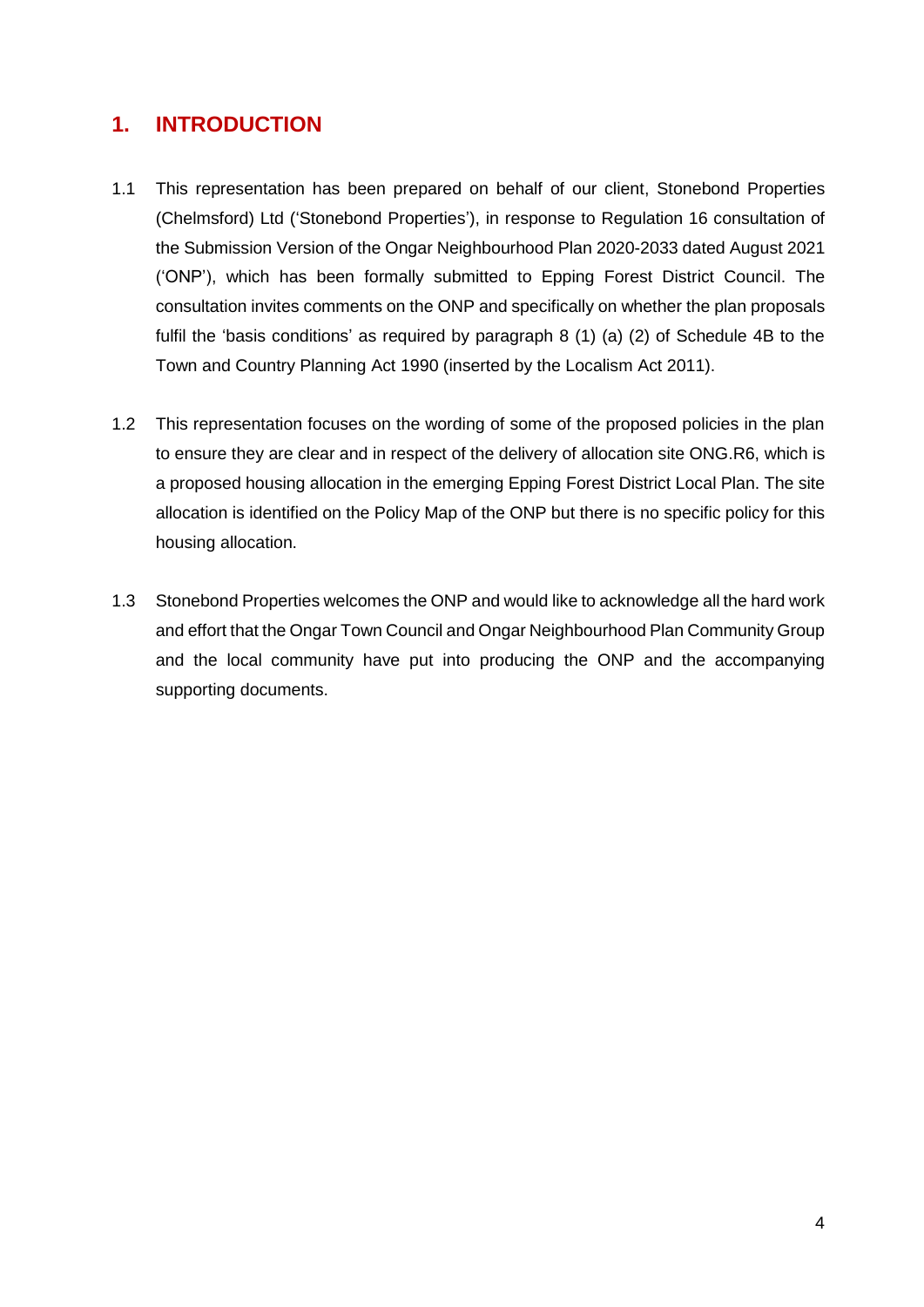### <span id="page-4-0"></span>**2. BACKGROUND POLICY CONTEXT**

2.1 The "presumption in favour of sustainable development" is at the heart of the National Planning Policy Framework 2021 (NPPF). There is no legal requirement for communities to prepare Neighbourhood Plans, however, as set out in paragraph 29 of the NPPF:

*'Neighbourhood planning gives communities the power to develop a shared vision for their area. Neighbourhood plans can shape, direct and help to deliver sustainable development, by influencing local planning decisions as part of the statutory development plan…'*

- 2.2 Once a Neighbourhood Plan is made, it forms part of the statutory Development Plan and, as set out in Section 38(6) of the Planning and Compulsory Purchase Act 2004, planning applications have to be determined in accordance with the Development Plan, unless material considerations indicate otherwise.
- 2.3 National planning policy requires Neighbourhood Plans to support the strategic policies contained in Local Plans or spatial development strategies and they should not promote less development than set out in strategic policies for the area. They should contain policies for the development and use of land and while they may include wider community aspirations than those relating to the development of land, these need to be clearly identified and do not form part of the statutory Development Plan.
- 2.4 The Planning Practice Guide indicates that Neighbourhood Plans should be based on proportionate, robust evidence which should support the choices made and the approach taken. The evidence should be drawn upon to explain succinctly the intention and rationale of the policies. (Paragraph: 040 Reference ID: 41-040-20160211)
- 2.5 The Submission Version Plan has been published to allow representations to be made before it is submitted for examination to the Inspector. The representations will then be forwarded onto the Inspector for consideration. As set out in the Planning and Compulsory Purchase Act 2004 the purpose of examination is to consider whether the Neighbourhood Plan complies with the relevant legal requirements and 'basic conditions'. The basic conditions are set out in paragraph 8(2) of Schedule 4B of the Town & Country Planning Act 1990 (as amended) and can be summarised as follows: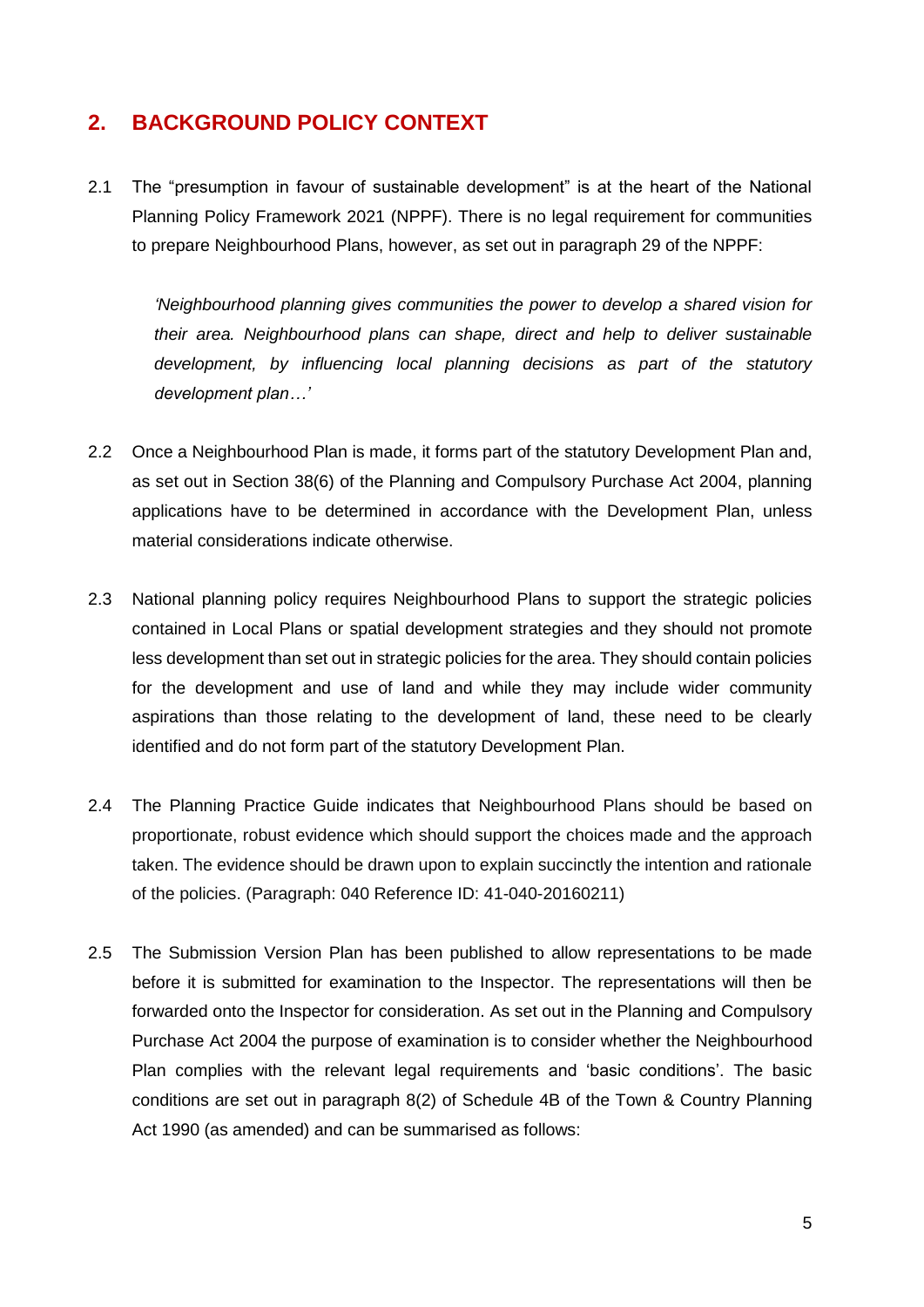- a) The plan must have regard to national policies and advice;
- b) The plan must have special regard to the desirability of preserving listed buildings;
- c) The plan must have special regard to the desirability of preserving or enhancing the character or appearance of conservation areas;
- d) The plan must contribute to the achievement of sustainable development;
- e) The plan must be in general conformity with the strategic policies of the development plan;
- f) The plan must not breach EU obligations; and
- g) The plan must meet the prescribed conditions in respect of the habitat regulations and environmental impact assessment.
- 2.6 This representation has been prepared in general support of the ONP, however, it does seek amendments to some elements of the Plan to provide for greater clarity in the decision making process.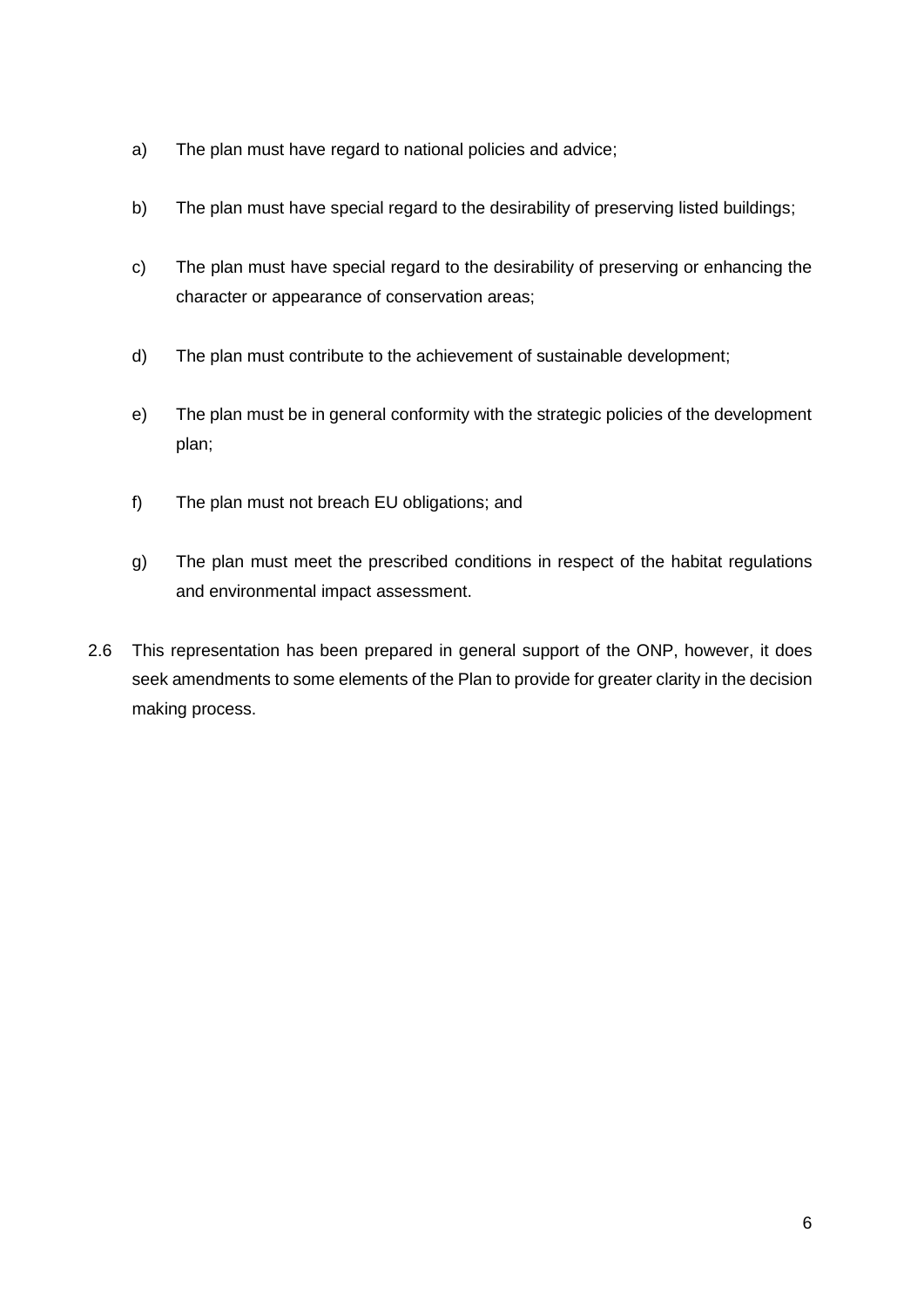### <span id="page-6-0"></span>**3. SUBMISSION VERSION NEIGHBOURHOOD PLAN**

- 3.1 The ONP is considered to be in general conformity with the 5 basic conditions as set out in Part 1 of the response form for the plan, which are set out below:
	- *a. having regard to national policies and advice contained in guidance issued by the Secretary of State it is appropriate to make neighbourhood plan);*
	- *b. the making of the neighbourhood plan contributes to the achievement of sustainable development;*
	- *c. the making of the neighbourhood plan is in general conformity with the strategic policies contained in the development plan for the area of the authority (or any part of that area);*
	- *d. the making of the neighbourhood plan does not breach, and is otherwise compatible with EU obligations;*
	- *e. prescribed conditions are met in relation to the plan and prescribed matters have been complied with in connection with the proposal for the neighbourhood plan.*
- 3.2 The ONP (paragraph 1.2) has been developed to cover the period from when the date the plan is 'made' up to 2033, which aligns with the emerging Epping Forest District Local Plan. In paragraph 1.4, there is a commitment for "…*monitoring and "periodically reviewing the plan*…" but without any set timescales for when this will take place, but it would be reasonable to apply a 5 year interval review which aligns with the requirements for the emerging Local Plan.
- 3.3 Neighbourhood Plans are required to be in general conformity with the strategic policies of Local Plans and are not allowed to contain their own strategic policies. Having reviewed the general policies against which new development will be assessed and similar policies in the emerging Local Plan, we set out below are our comments on policies which we believe need further clarification to avoid any ambiguity.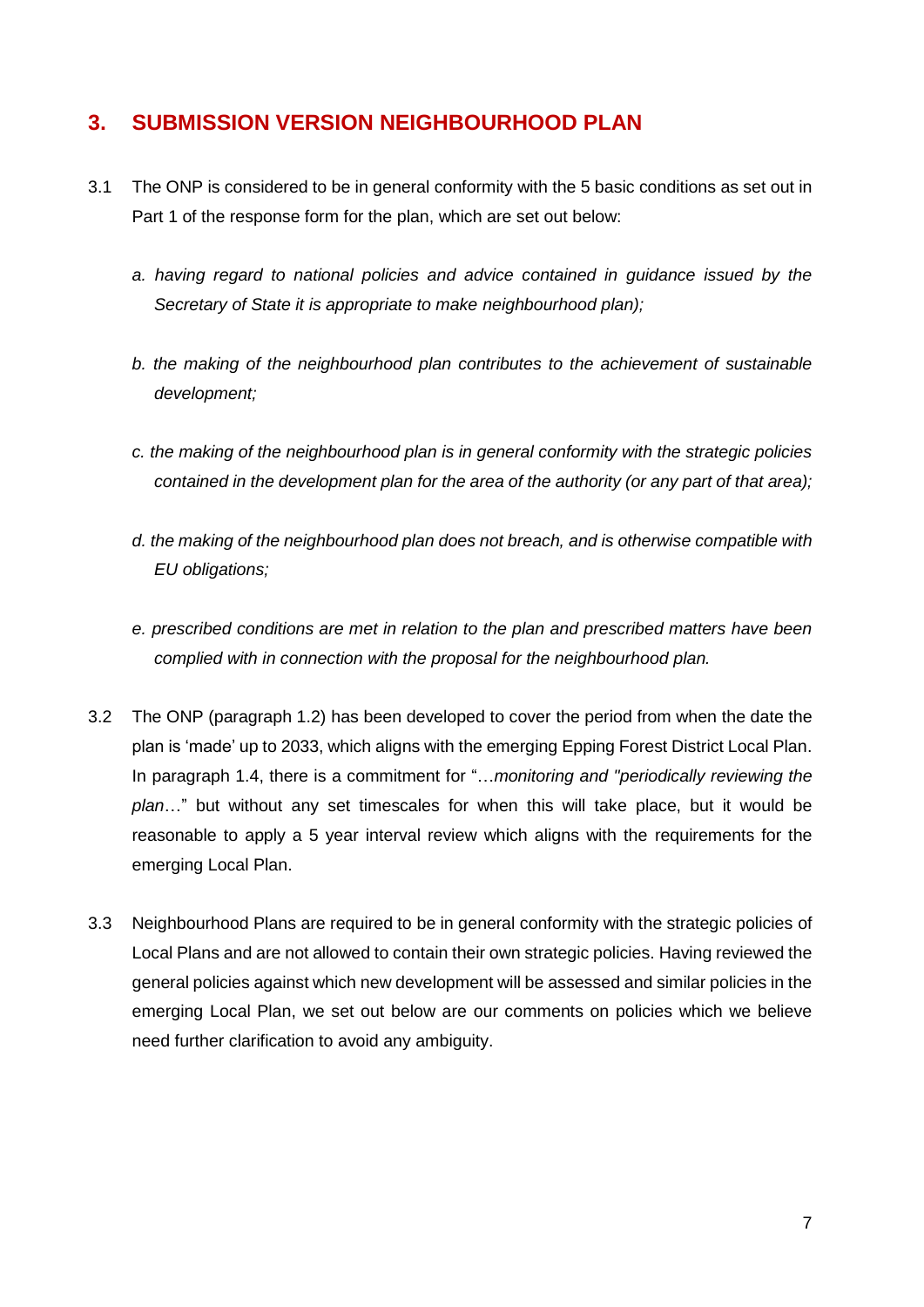#### **Policy ONG-RR3: Housing Mix and Standards**

- 3.4 The policy contains 5 points relating to mix of accommodation, density and character of housing development to complement local context; comply with national space standards; ensuring any affordable housing is tenure blind and the encouragement of community-led, self-build and high environmental performance housing. There are concerns with some parts of this policy when viewed against its parallel policy in the emerging Local Plan H1 (Housing Mix and Accommodation Types).
- 3.5 On the mix of accommodation, the policy sets out a range of accommodations from *"larger accommodation suitable for families", "smaller accommodation suitable for first time buyers and those seeking to downsize" and "accommodation suitable for older people and people with limited mobility"*. Policy H1 is not as prescriptive, as it seeks "*a range of house types and sizes to address local needs including downsizing*".
- 3.6 It is also important that in order to reflect housing mix, this does not undermine the second point of the policy regarding housing to complementing local context, and where the policy prescribes higher density and smaller housing units close to the town centre and lower density and larger housing at the edge of the settlement and beyond.
- 3.7 The housing allocation at ONG.R6, which is for approximately 33 dwellings, is on the southern edge of the town where the site is surrounded by large detached dwellings on generous plots. However, whilst it is important housing schemes also offer choice and variety, it is also important to not be overly prescriptive on the density. There is an expectation in paragraph 124 of the NPPF to ensure developments make efficient use of land by taking into account:
	- a. Identifying need for different types of housing;
	- b. Local market conditions and viability;
	- c. Availability and capacity of local infrastructure and services;
	- d. Desirability of maintaining an area's prevailing character; and
	- e. Importance of securing well-designed, attractive and health places.
- 3.8 Whilst the prevailing density of an area/location is an important consideration of a housing scheme, particularly on the edge of a settlement, it should not be a standalone consideration. The reference in the policy to front and rear gardens prescribes a typical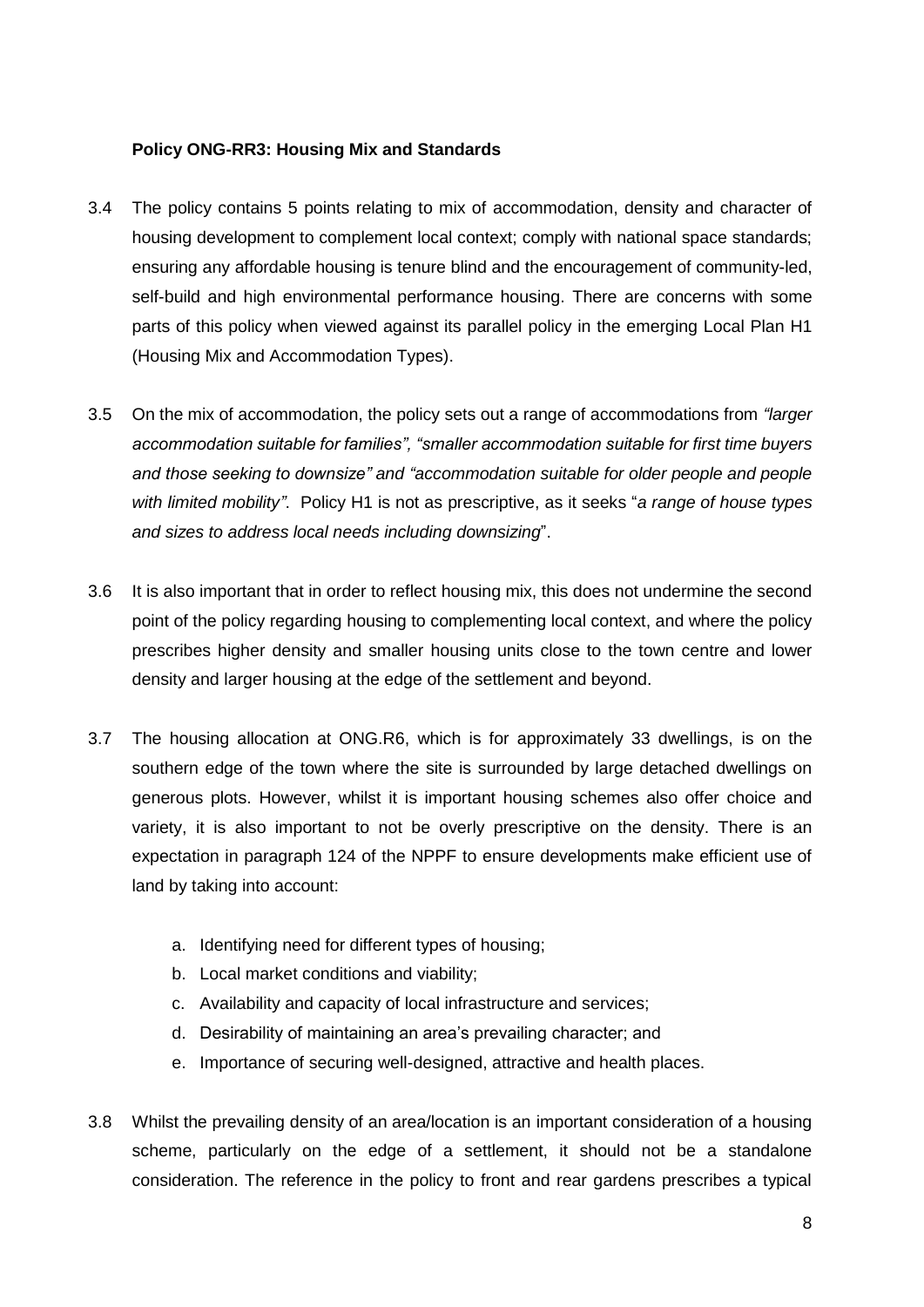rural form of housing with lack flexibility for creative design. It is therefore considered that parts a) and b) of point 2 should be removed as they are considered too prescriptive, and they are not required as the point is made in needing to complement local context. The policy also appears to step on the toes of policy ONG.ED1 in terms of the considerations for new developments. We therefore recommend that the policy is amended to be more aligned to policy H1 of the emerging Local Plan.

3.9 Point 5 encourages "*community-led*" and "*self-build*" housing but does not provide any context on what these mean (no definition in the accompanying Glossary) and how this element of the policy would assess the consideration of such housing schemes. In terms of environmental performance of housing, there is a minimum standard requirement in the Building Regulation regarding thermal insulation which should be reference.

#### **Policy ONG.ED1: Local Character and Design**

- 3.10 The policy has two parts; the first states that new build must complement the rural character of the Ongar Parish, and the second states innovative and creative design solutions will be welcome especially where they incorporate "*superior environmental performance*". This policy appears to align with policy DM9 (High Quality Design) of the emerging Local Plan which sets broadly specific requirements for all new development to achieve high quality (i.e. "*relate positively to their context*"). However, policy ONG.ED1 is considered to be too prescriptive and less clear.
- 3.11 Part of the policy includes a list of issues that new build developments must include. This includes prescribing the type and height of front boundary treatment (d), and a requirement to open glimpses to the surrounding countryside by using landscape buffers (e) and incorporating views and glimpses to the surrounding countryside.
- 3.12 It is unclear why the policy requires the need to prescribe this type of boundary treatment as this should be judged by local context and a design-led process, rather than being narrowed to two options. It stifles innovation and creativity and so we would encourage item d) to be removed from the policy for clarity.
- 3.13 Items e) and f) appear to seek to also prescribe specific outcomes. It would be difficult to achieve glimpse views on a site that is bounded by trees and dense vegetation and would appear to conflict with issue c) which seeks to retain existing trees and hedges. Therefore, we would encourage issues e) and f) to be combined or the following wording used: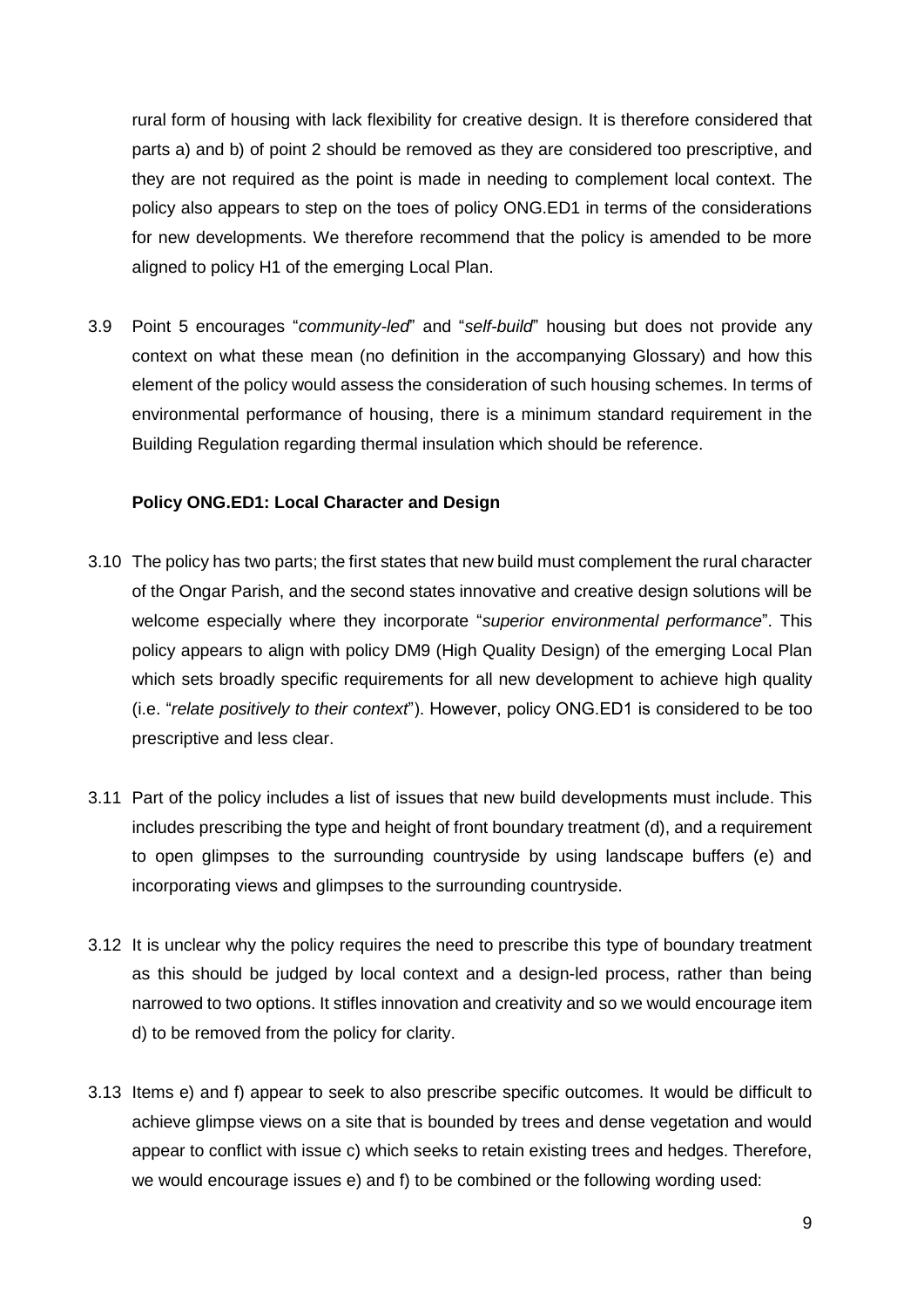"*Using soft landscape features to create a soft transition for development on the edge of rural areas to mitigate the impact on the surrounding countryside*"

- 3.14 We would also encourage adding reference to "*subject to a tree survey*" to understanding the condition, in issue c) rather than expect existing trees to be retained regardless of their condition.
- 3.15 It is unclear if "*superior environmental performance*" is a specific standard and whether it differs from "*high environmental performance*" as stated in policy ONG.RR3. Therefore we recommend the wording on environmental performance is made consistent to provide clarity.
- 3.16 The support text in para 7.2 references the Ongar Design Guide which accompanies the ONP documents. It states that "*Any new development must apply the guidelines in Ongar Design Guide 201951 together with the National Design Guide 2021, and National Model Design Code 2021 in their detailed planning, as well as information in Essex Design Guide*". Whilst the Ongar Design Guide is not referenced in the policy itself, the rationale and interpretation makes references to four different design guidance documents and is unclear which document would take priority. We therefore recommend that this is clarified in the ONP to ensure developers and decision makers have clarity in the decision making process.

#### **Policy ONG.CT4: Infrastructure Priorities**

- 3.17 This policy sets out the infrastructure priorities required from developer contributions which consist of additional sport pitches and courts, new car parking provision close to the town centre and pre-school provision in close proximity to the town centre.
- 3.18 Epping Forest District Council has produced an Infrastructure Delivery Plan (Sept 2020) which sets out the range of infrastructure projects (including transport, education, health and community facilities) in order to mitigate the impact of development and support new communities. The plan sets out what the infrastructure requirements are to deliver the planned growth across the District over the plan period. For Ongar, 15 infrastructure projects have been identified each with a priority category from 'critical', 'essential' and 'required'.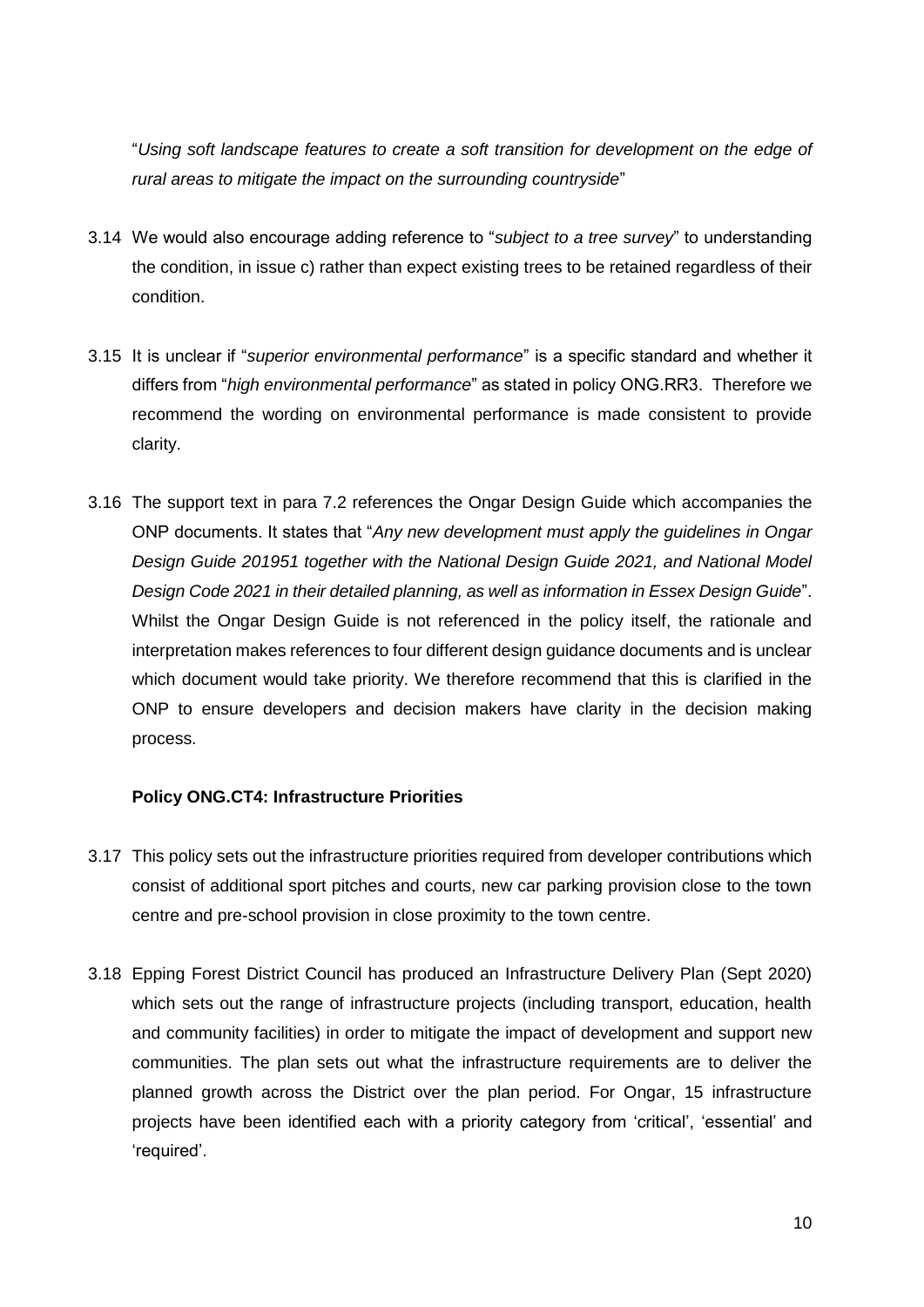3.19 In view of this up to date information, it is important therefore that this policy reflects the infrastructure projects set out in the latest Infrastructure Delivery Plan in order to avoid 'double-dipping' or seeking contributions for projects that have not been identified as being needed. This is important to ensure developer contributions are focused on the infrastructure projects that are required. Therefore, the policy makes reference to the Infrastructure Delivery Plan rather than prescribe three projects.